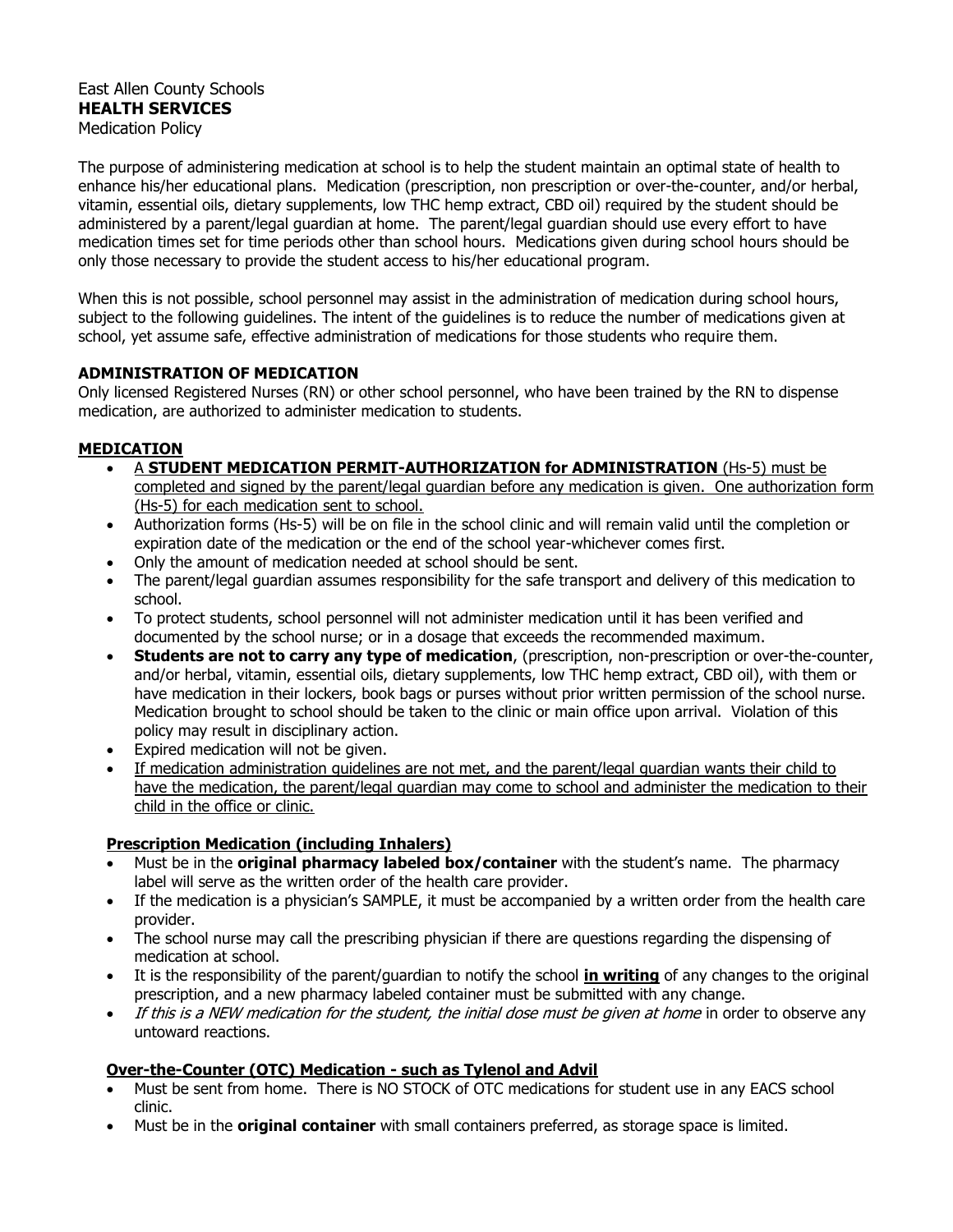- Will be administered within the dosage parameters and frequency recommended on the container.
- May be given by other school personnel only after appropriate assessment by the school nurse, to ensure safe and effective administration of OTC medications.
- **Sending Aspirin** to school is discouraged as it has been linked with Reye's syndrome. Though **aspirin** is approved for use in **children** older than age 2, **children** and teenagers recovering from chickenpox or flulike symptoms should never take **aspirin**.

## **Herbal-Vitamin-Essential Oils-Dietary Supplements**

- EACS recognizes herbal-vitamin-essential oils-dietary supplements may be used for some medical conditions. However, as with prescription medication, if consumed incorrectly, they may be harmful. Therefore, school personnel will only administer herbal-vitamin-essential oils-dietary supplements if there is an **HERBAL-VITAMIN-ESSENTIAL OILS-DIETARY SUPPLEMENT PERMIT** (Hs-5a), signed by the student's licensed health care provider and parent/legal guardian, on file in the school clinic.
- EACS is not responsible for any adverse reactions of herbal-vitamin-essential oils-dietary supplements when given according to the licensed health care provider's written instructions.

### **Low THC Hemp Extract-CBD Oil**

- EACS recognizes low THC hemp extract-CBD oil may be used for some medical conditions. However, as with prescription medications, if consumed incorrectly, they may be harmful. Therefore, school personnel will only administer low THC hemp extract-CBD oil if there is an **LOW THC HEMP EXTRACT-CBD OIL PERMIT** (Hs-5c), signed by the student's licensed health care provider and parent/legal guardian, on file in the school clinic.
- EACS is not responsible for any adverse reactions of low THC hemp extract-CBD oil when given according to the licensed health care provider's written instructions.

#### **Emergency Medications**

- Prescription medications for emergency situations (asthma, bee sting, diabetes, food allergy, etc.) must be in the original pharmacy labeled container and stored in the school clinic. Students may possess and selfadminister emergency medication in the classroom and at other school functions only with written consent from the parent/legal guardian and health care provider; and with assessment and approval by the school nurse. The health care provider must state that the student has an acute or chronic disease or medical condition for which he/she has prescribed medication; the student has been instructed in how to selfadminister the medication; and the nature of the disease or medical condition requires emergency administration of the medication. Parent/legal guardian and health care provider written authorization, **EACS Medication Self-Administration Consent Form** Hs-5b, must be filed annually with the student's school nurse.
- When necessary, appropriate staff members will be alerted to the potential emergency to ensure the student's safe and prompt treatment at school.
- The EACS Board and its employees and agents are to incur no liability, except for willful and wanton conduct, as a result of any injury arising from the self-administration of medication by the student outside the supervision of the school nurse.

#### **MEDICATION CHECK-IN PROCEDURE**

• The school nurse will record the date medication is brought to school, ensure that the proper authorization is on file, and identify, count and record the amount of prescription medication.

## **SELF-ADMINISTRATION of MEDICATION**

- Students shall not self-administer any medication (prescription, non-prescription or over-the-counter, and/or herbal, vitamin, dietary supplements) except when the health care provider, the school nurse, the parent/legal guardian and the student agree in writing that it is necessary and appropriate. Written authorization, **EACS Medication Self-Administration Consent Form** Hs-5b, must be filed annually with the student's school nurse.
- The student must demonstrate to the school nurse proper administration of the medication (such as an inhaler for asthma).
- The EACS Board and its employees and agents are to incur no liability, except for willful and wanton conduct, as a result of any injury arising from the self-administration of medication by the student outside the supervision of the school nurse.